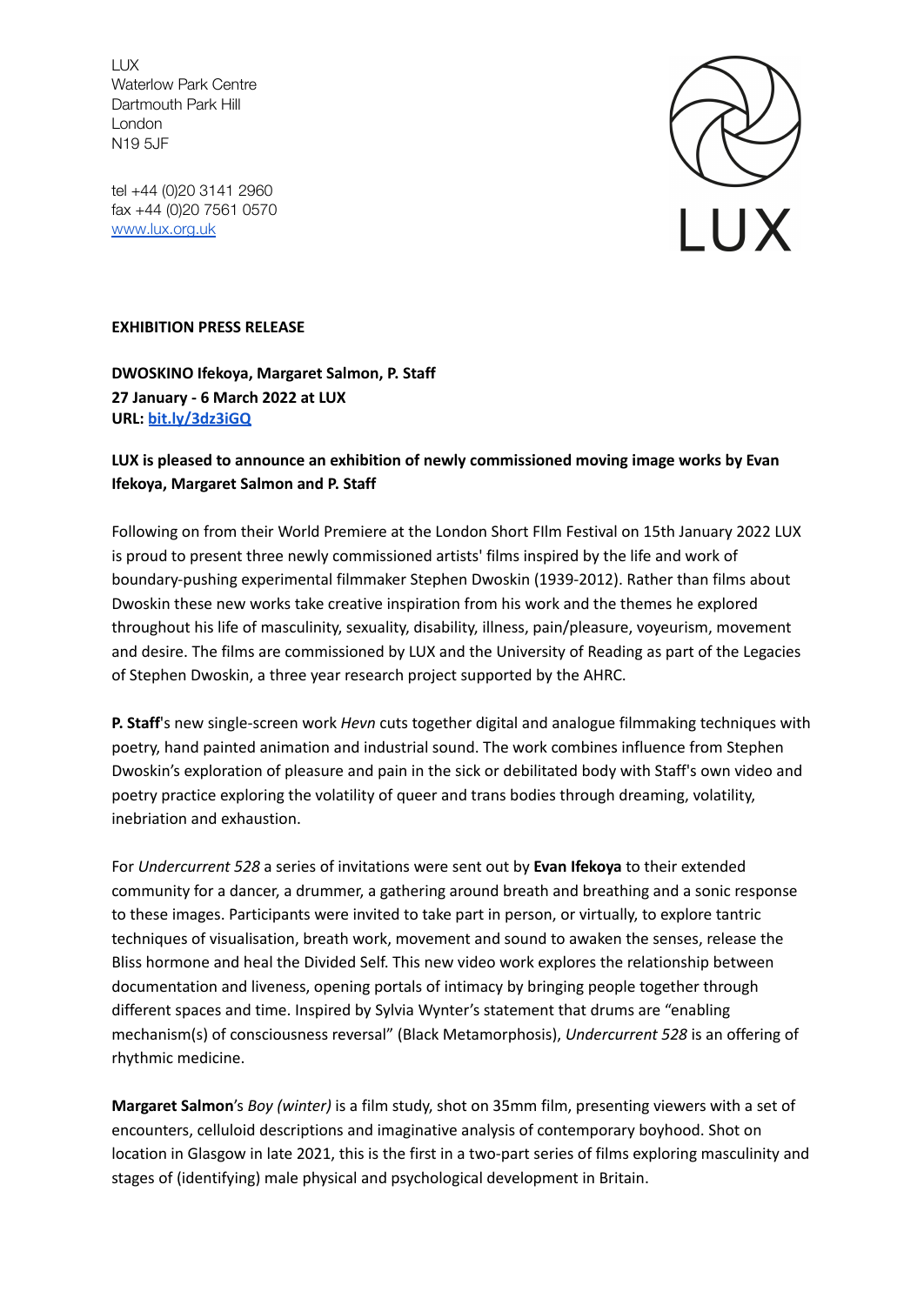This work is in response to the expansive oeuvre of Stephen Dwoskin, in particular his early portrait films, but also follows a strand of research and enquiry which has been active in Salmon's own feminist film practice. That is, gendered dynamics experienced within the everyday, expressed through the body and film culture.

## *NOTES TO EDITOR*

**Evan Ifekoya** (b. 1988 in Nigeria) lives and works in London, is an artist who through sound, text, video and performance places demands on existing systems and institutions of power, to recentre and prioritise the experience and voice of those previously marginalised. The practice considers art as a site where resources can be both redistributed and renegotiated, whilst challenging the implicit rules and hierarchies of public and social space. Through archival and sonic investigations, they speculate on blackness in abundance; the body of the ocean a watery embodied presence in the work. They established the collectively run and QTIBPOC (queer, trans\*, intersex, black and people of colour) led Black Obsidian Sound System (B.O.S.S.) in 2018. In 2019, they won the Kleinwort Hambros Emerging Artists Prize and in 2017 the Arts Foundation award for Live Art sponsored by Yoma Sasberg Estate. They have presented exhibitions, performances and screenings across Europe and Internationally including: Liverpool Biennial (2020); De Appel Netherlands (2019); Gasworks London (2018) Contemporary Arts Centre New Orleans as part of Prospect 4 (2017); Stevenson Gallery, Cape Town (2016); Studio Voltaire London (2015) and Castlefield Gallery Manchester (2014)

**Margaret Salmon** (Born in 1975 in Suffern, New York) lives and works in Glasgow, Scotland. She creates filmic portraits that weave together poetry and ethnography. Focusing on individuals in their everyday activities, her films capture the minutiae of daily life and infuse them with gentle grandeur, touching upon universal human themes. Adapting techniques drawn from various cinematic movements, such as Cinema Vérité, the European Avant Garde and Italian Neo-Realism, Salmon's orchestrations of sound and image introduce a formal abstraction into the tradition of realist film. Margaret Salmon won the first Max Mara Art Prize for Women in 2006. Her work was shown at the Venice Biennale in 2007 and the Berlin Biennale in 2010 and was featured in individual exhibitions at Witte de With in Rotterdam and Whitechapel Gallery in London among others.

**P. Staff** (b.1987, UK) is an artist who lives and works in Los Angeles, USA and London, UK. Their work combines video installation, performance and publishing, citing the ways in which history, technology, capitalism and the law have fundamentally transformed the social constitution of our bodies today. Staff's work has been exhibited, screened and performed internationally

**The Dwoskin Archive** is housed at the University of Reading and contains a wealth of material relating to Dwoskin's life, work and the period he lived in. The Legacies of Stephen Dwoskin is a three year AHRC-research project looking at Dwoskin's social, political, technological and cultural influences, considering his work in relation to new scholarship in gender, disability studies and phenomenology, and digital forensics and data exploration. <https://research.reading.ac.uk/stephen-dwoskin/>

**LUX** is the UK agency for the support and promotion of artists working with the moving image based in London and Glasgow. Originally founded in 1966 as the London Filmmakers Co-operative, it